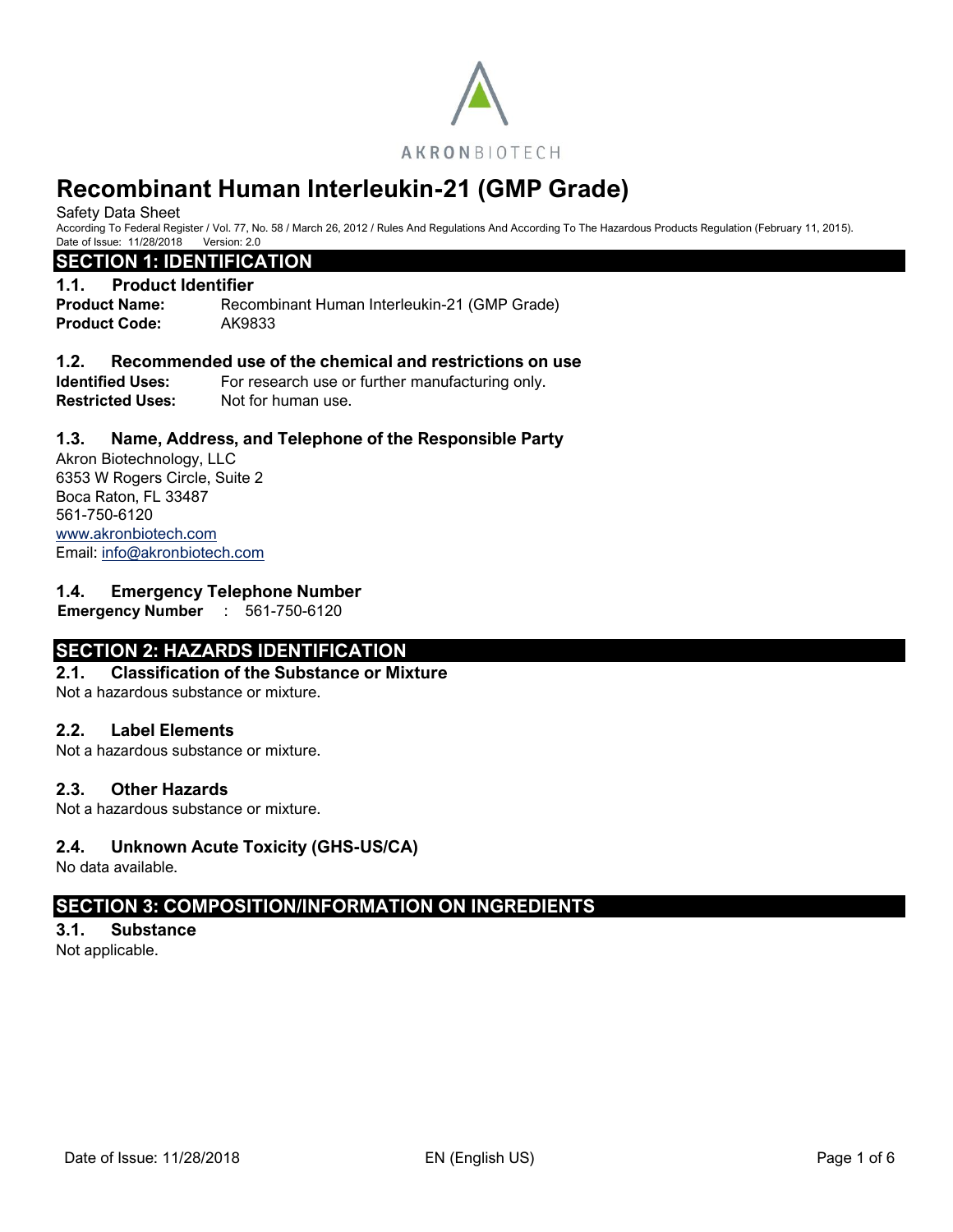Safety Data Sheet

According To Federal Register / Vol. 77, No. 58 / March 26, 2012 / Rules And Regulations And According To The Hazardous Products Regulation (February 11, 2015).

# **3.2. Mixture**

This product contains no substances which are considered to be hazardous to health at their given concentrations.

| <b>Chemical Name</b>                             | <b>Common name and synonyms</b>                                                                                | <b>Product Identifier (CAS-No)</b> |  |
|--------------------------------------------------|----------------------------------------------------------------------------------------------------------------|------------------------------------|--|
| Recombinant Human Interleukin-<br>21 (rHu IL-21) | Not applicable                                                                                                 | Not applicable                     |  |
| Sodium dodecyl sulfate                           | Dodecyl sodium sulfate, Dodecyl sulfate sodium salt,<br>Lauryl sulfate sodium salt, SDS, Sodium lauryl sulfate | 151-21-3                           |  |
| Mannitol                                         | Mannite                                                                                                        | 69-65-8                            |  |
| Trisodium citrate dihydrate                      | Sodium citrate tribasic dihydrate                                                                              | 6132-04-3                          |  |
| Citric acid anhydrous                            | Citric acid                                                                                                    | 77-92-9                            |  |

# **SECTION 4: FIRST AID MEASURES**

# **4.1. Description of First-aid Measures**

# **Inhalation:**

Not expected to be an inhalation hazard under anticipated conditions of normal use of this material. Seek medical advice if necessary.

# **Skin Contact:**

Remove contaminated clothing. Rinse affected area with water for at least 5 minutes. Obtain medical attention if irritation develops or persists.

# **Eye Contact:**

Rinse cautiously with water for at least 15 minutes. Remove contact lenses, if present and easy to do. Continue rinsing. Obtain medical attention if irritation develops or persists.

# **Ingestion:**

Rinse mouth with water. Do NOT induce vomiting. Obtain medical attention.

# **4.2. Most Important Symptoms and Effects Both Acute and Delayed**

Not applicable.

# **4.3. Indication of Any Immediate Medical Attention and Special Treatment Needed**

Not applicable.

# **SECTION 5: FIRE-FIGHTING MEASURES**

# **5.1. Extinguishing Media**

**Unsuitable extinguishing media:** No data available.

**Suitable extinguishing media:** Alcohol-resistant foam, dry chemical powder, carbon dioxide, water fog or spray.

# **5.2. Special Hazards Arising From the Substance or Mixture**

No data available.

# **5.3. Advice for Firefighters**

Standard procedure for chemical fires.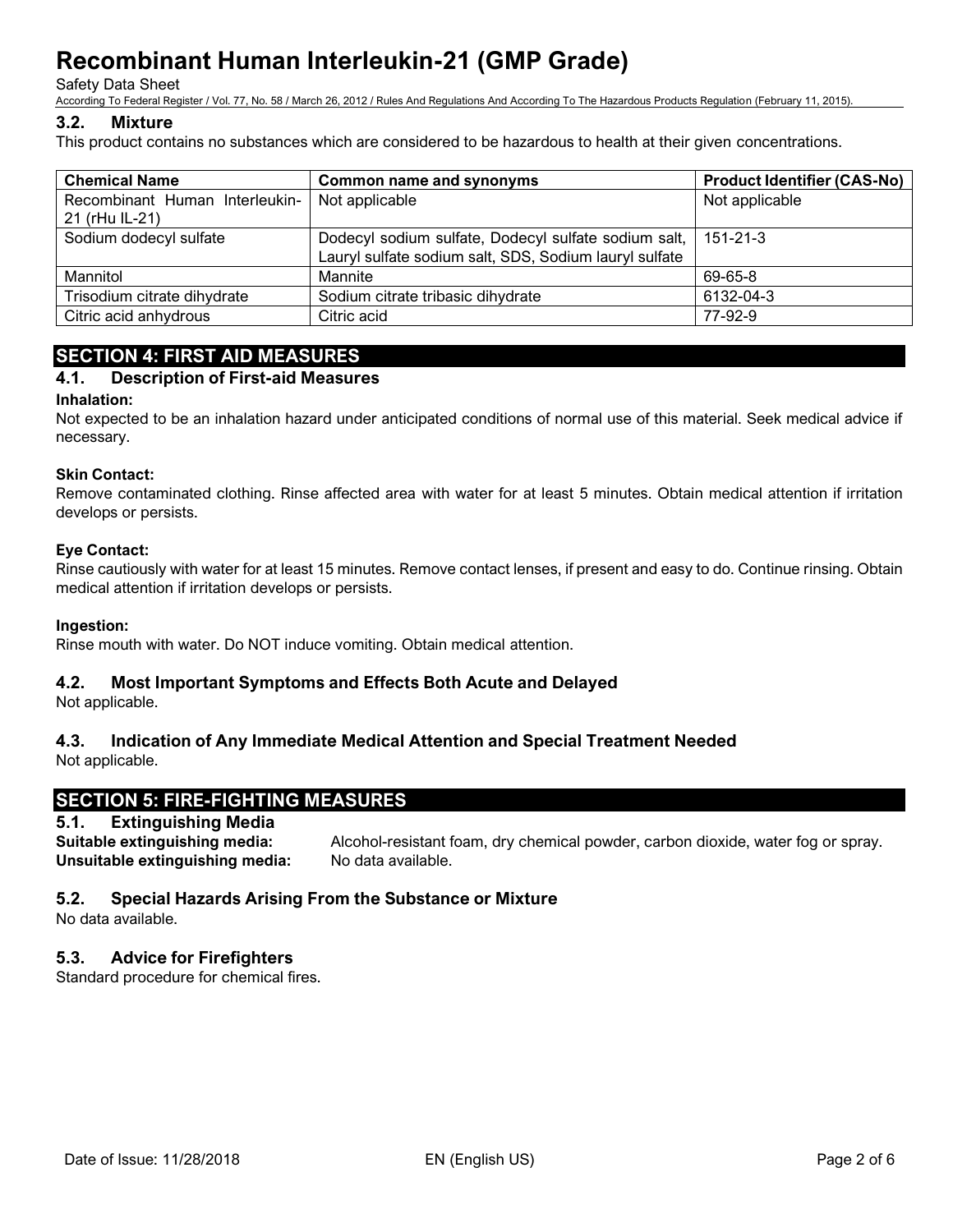#### Safety Data Sheet

According To Federal Register / Vol. 77, No. 58 / March 26, 2012 / Rules And Regulations And According To The Hazardous Products Regulation (February 11, 2015).

# **SECTION 6: ACCIDENTAL RELEASE MEASURES**

# **6.1. Personal Precautions, Protective Equipment and Emergency Procedures**

Always wear recommended Personal Protective Equipment. Ensure adequate ventilation. See Section 8 for more detail.

# **6.2. Environmental Precautions**

Do not let product enter drains. Discharge into the environment must be avoided.

# **6.3. Methods and Materials for Containment and Cleaning Up**

Soak up liquid components with inert absorbent material.

# **6.4. Reference to Other Sections**

See Section 8 for exposure controls and personal protection and Section 13 for disposal considerations.

# **SECTION 7: HANDLING AND STORAGE**

# **7.1. Precautions for Safe Handling**

Use appropriate personal protective equipment (PPE). Avoid contact with skin and eyes.

# **7.2. Conditions for Safe Storage, Including Any Incompatibilities**

Keep container tightly closed in a cool, well-ventilated place. Recommended storage temperature is -2-8°C.

# **7.3. Specific End Use(s)**

Not Applicable.

# **SECTION 8: EXPOSURE CONTROLS/PERSONAL PROTECTION**

# **8.1. Control Parameters**

The product contains no substances with occupational exposure limit values from the manufacturer, supplier, importer, or the appropriate advisory agency including: ACGIH (TLV), AIHA (WEEL), NIOSH (REL), OSHA (PEL), Canadian provincial governments, or the Mexican government.

# **8.2. Exposure Controls**

# **Appropriate Engineering Controls:**

Handle in accordance with good laboratory and safety practice.

# **Personal Protective Equipment (PPE)**:

#### **Hand Protection:**

Handle with gloves. Gloves must be inspected prior to use. Use proper glove removal technique (without touching glove's outer surface) to avoid skin contact with this product. Dispose of contaminated gloves after use in accordance with applicable laws and good laboratory practices. Wash and dry hands.

#### **Eye Protection:**

Use face shield, chemical goggles or safety glasses tested and approved under appropriate government standards such as NIOSH (US) or EN 166 (EU).

#### **Skin and Body Protection:**

The type of protective equipment must be selected according to the concentration, amount of the hazardous substance at the specific workplace and appropriate risk assessment.

#### **Respiratory Protection:**

Respiratory protection is not required. In case of inadequate ventilation, oxygen deficient atmosphere, or where exposure levels are not known wear approved respirators and components tested and approved under appropriate government standards such as NIOSH (US) or CEN (EU).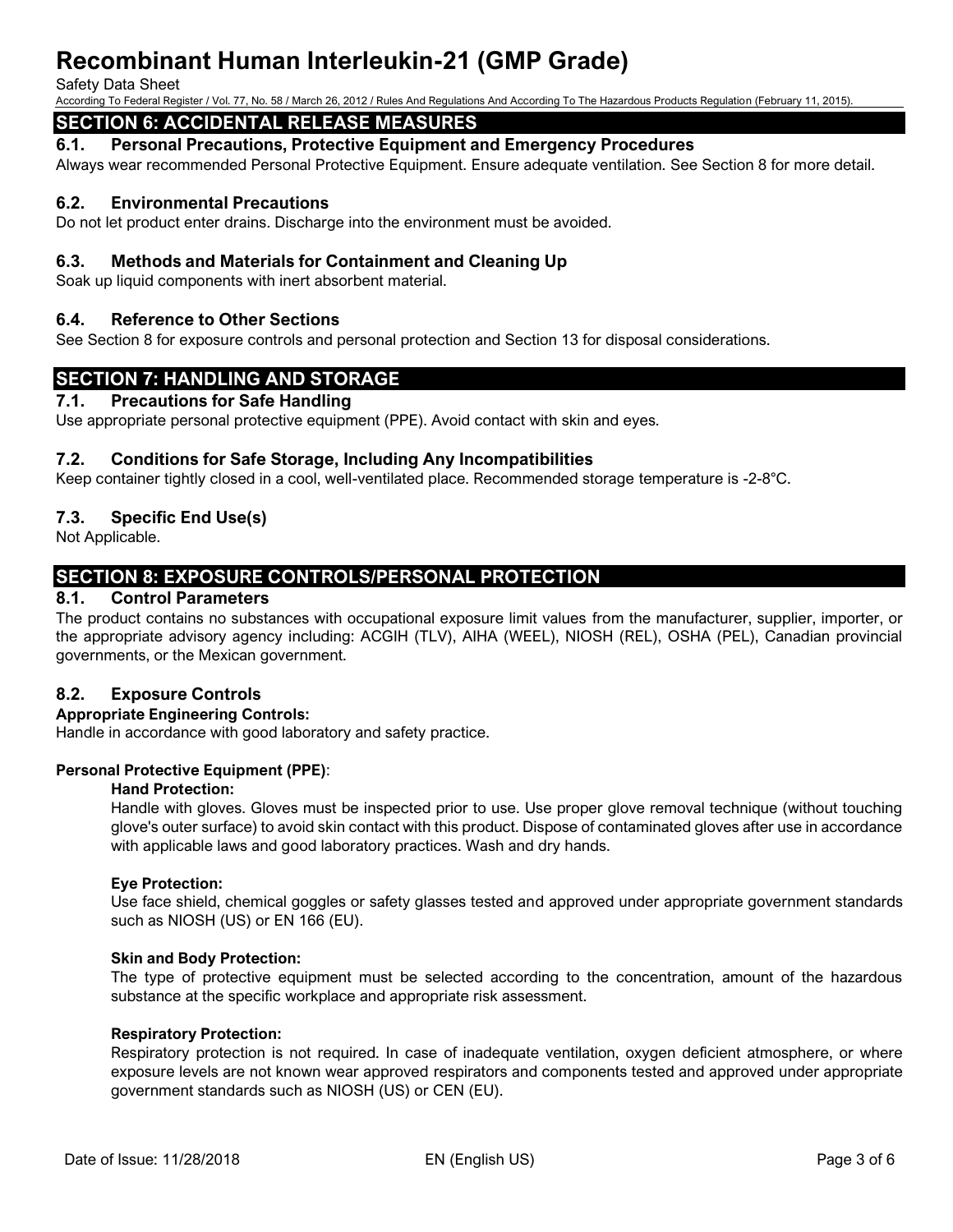#### Safety Data Sheet

According To Federal Register / Vol. 77, No. 58 / March 26, 2012 / Rules And Regulations And According To The Hazardous Products Regulation (February 11, 2015).

#### **Hygiene measures:**

Handle in accordance with good industrial hygiene and safety practice.

#### **Environmental Exposure Controls:**

Do not let product enter drains.

# **SECTION 9: PHYSICAL AND CHEMICAL PROPERTIES**

# **9.1. Information on Basic Physical and Chemical Properties**

| Appearance                             |   | White, powder |
|----------------------------------------|---|---------------|
| Odor                                   |   | Not available |
| Odor threshold                         |   | Not available |
| рH                                     | t | Not available |
| Melting point/freezing point           |   | Not available |
| Boiling point/boiling range            | ٠ | Not available |
| Flash point                            | t | Not available |
| Evaporation rate                       | ÷ | Not available |
| Flammability (solid, gas)              | t | Not available |
| Lower flammable limit                  | t | Not available |
| Upper flammable limit                  | ÷ | Not available |
| Vapor pressure                         |   | Not available |
| Relative vapor density at 20°C         |   | Not available |
| Relative density                       |   | Not available |
| Solubility                             | ٠ | Not available |
| Partition coefficient: N-Octanol/Water |   | Not available |
| Auto-ignition temperature              |   | Not available |
| Viscosity                              |   | Not available |

# **SECTION 10: STABILITY AND REACTIVITY**

# **10.1. Reactivity**

No data available.

# **10.2. Chemical Stability**

Stable under recommended handling and storage conditions (see Section 7).

# **10.3. Possibility of Hazardous Reactions**

No data available.

# **10.4. Conditions to Avoid**

Avoid moisture, the product is hygroscopic

# **10.5. Incompatible Materials**

No data available.

# **10.6. Hazardous Decomposition Products**

Under normal conditions of storage and use, hazardous decomposition products should not be produced.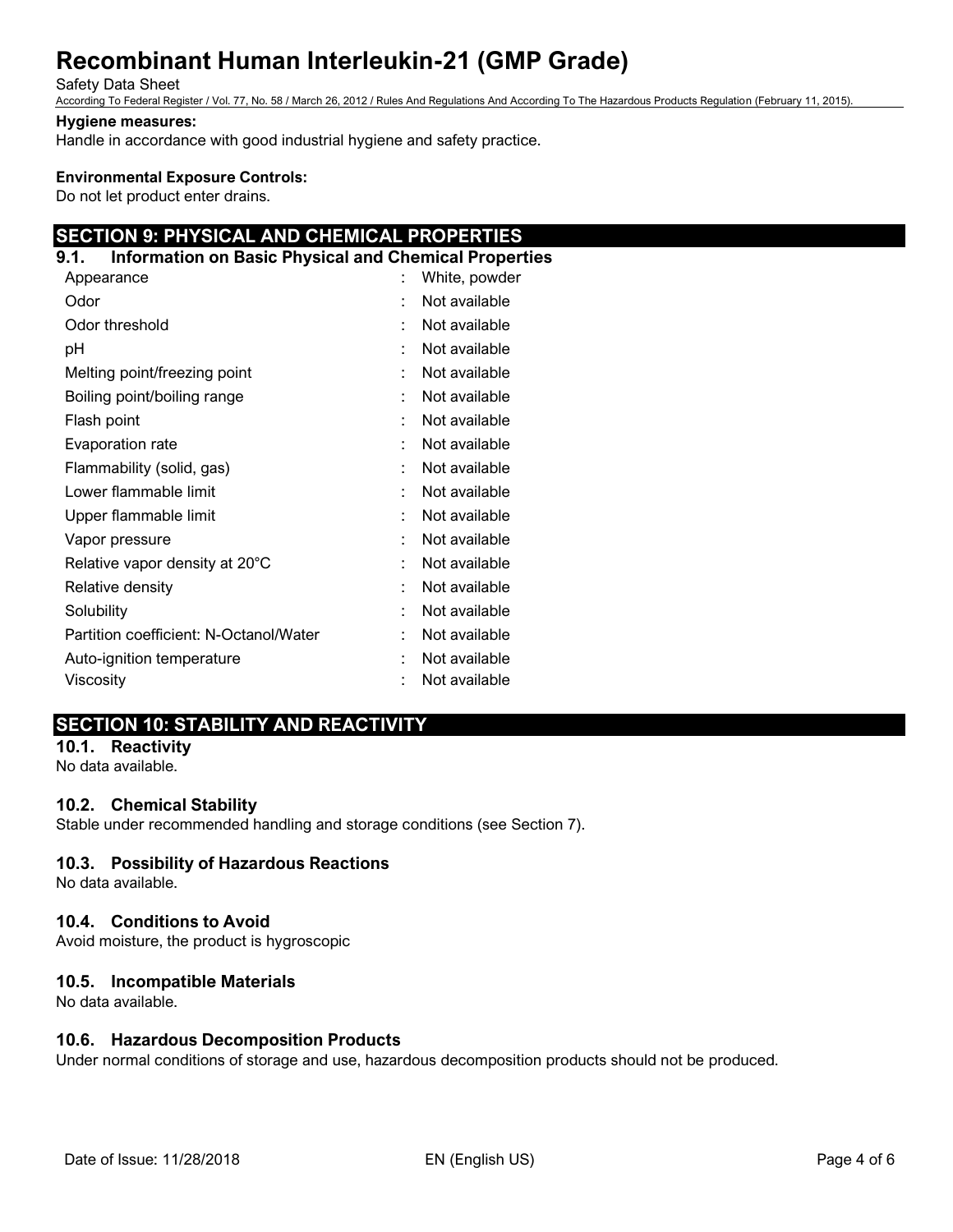Safety Data Sheet

According To Federal Register / Vol. 77, No. 58 / March 26, 2012 / Rules And Regulations And According To The Hazardous Products Regulation (February 11, 2015).

# **SECTION 11: TOXICOLOGICAL INFORMATION**

## **11.1. Information on Toxicological Effects**

Acute Toxicity

| <b>Chemical Name</b>  | Toxicity estimate (LD50/LC50/E50) | <b>Species</b> | <b>Dose</b> |
|-----------------------|-----------------------------------|----------------|-------------|
| Mannitol              | 13500 mg/Kg                       | Rat            | Oral        |
| Citric acid anhydrous | 5400 mg/kg                        | Rat            | Oral        |

| <b>Inhalation Exposure</b>                           | Not classified |
|------------------------------------------------------|----------------|
| <b>Ingestion Exposure</b>                            | Not classified |
| Skin Exposure                                        | Not classified |
| Eye Exposure                                         | Not classified |
| <b>Germ Cell Mutagenicity</b>                        | Not classified |
| Carcinogenicity                                      | Not classified |
| <b>Reproductive Toxicity</b>                         | Not classified |
| Specific Target Organ Toxicity (Single Exposure)     | Not classified |
| Specific Target Organ Toxicity (Repeated Exposure) : | Not classified |
| <b>Aspiration Hazard</b>                             | Not classified |

# **SECTION 12: ECOLOGICAL INFORMATION**

**12.1. Ecotoxicity**  No data available.

# **12.2. Persistence and Degradability**

No data available.

# **12.3. Bioaccumulative Potential**

No data available.

# **12.4. Mobility in Soil**

No data available.

# **12.5. Other Adverse Effects**

Do not release material and cleaning waters into the environment.

# **SECTION 13: DISPOSAL CONSIDERATIONS**

# **13.1. Waste treatment methods**

Treatment of waste per local authority regulations. Empty containers may retain product residues. Avoid disposal of material into untreated sewers. Disposal of this product, solutions and any by-products should at all times comply with the requirements of environmental protection and waste disposal legislation and any regional, national and local authority requirements.

# **SECTION 14: TRANSPORT INFORMATION**

The shipping description(s) stated herein were prepared in accordance with certain assumptions at the time the SDS was authored and can vary based on a number of variables that may or may not have been known at the time the SDS was issued.

| UN number                    | : No data available |
|------------------------------|---------------------|
| UN proper shipping name      | : No data available |
| Transport hazard class       | : No data available |
| Packing group                | : No data available |
| <b>Environment Hazards</b>   | : No data available |
| Special precautions for user | : No data available |
| Transport in bulk            | : No data available |
|                              |                     |